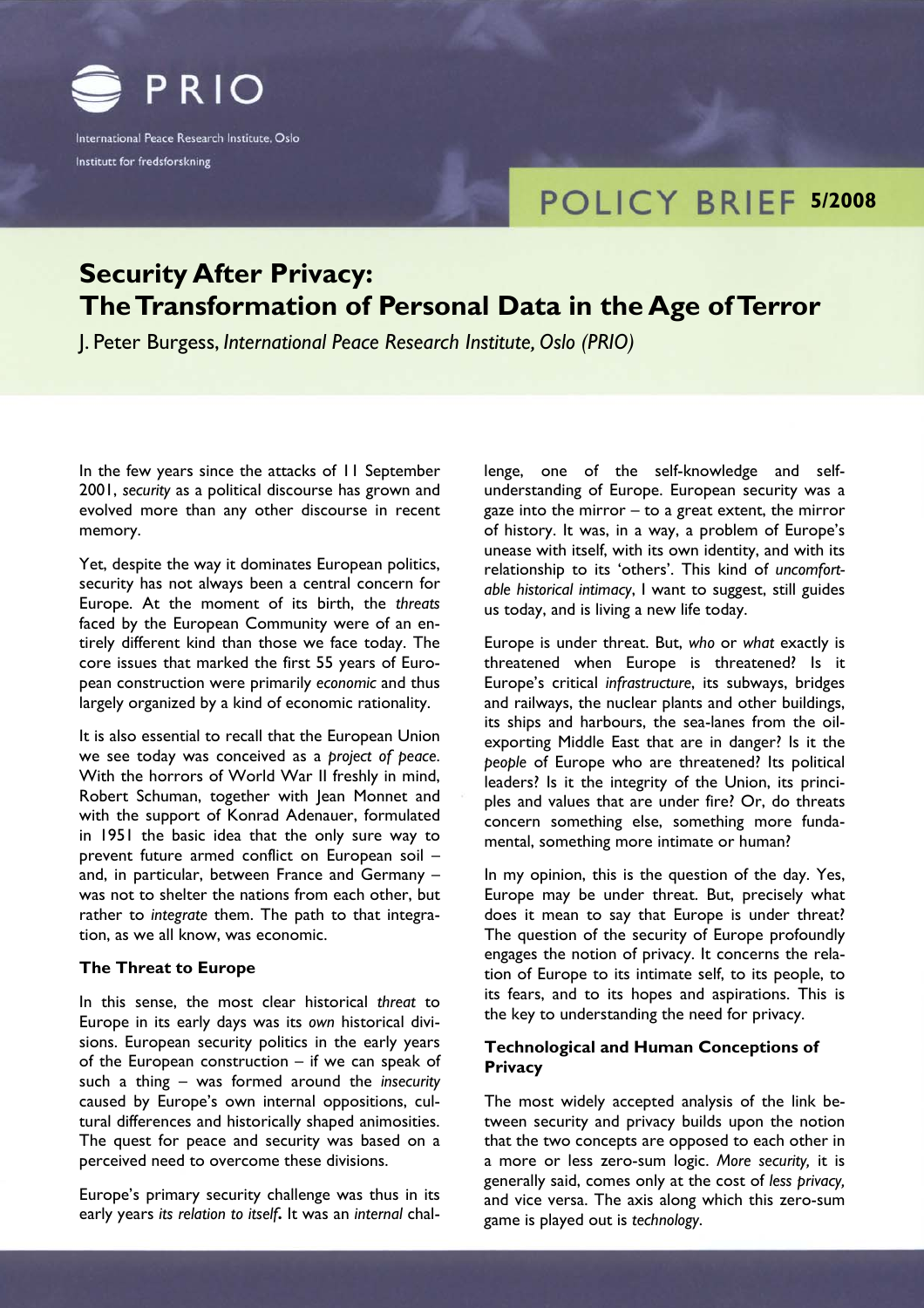Some observers have challenged the assumption that security is played out around the question of technology. This discourse and counter-discourse of technology is often linked to the notion of privacy. European citizens, it is often suggested, enjoy less and less privacy as the march of technological development permits more and more invasion into the private sphere.

However, this hypothesis of privacy challenged by technology is only possible if we begin with a purely *technical* conception of privacy. It advances what we might call the *window blind model* of privacy. According to this model, privacy is the blinds of our living-room window, exposing us through a greater or lesser degree of transparency. The model regards privacy as a question of the technical ability of those who protect or endanger us to *see through* our living-room blinds by technical means, and thus to penetrate our private sphere.

*Privacy,* according to this technological vision, is a question of borders, of limits, of a clear distinction between the *inside* that is private and the *outside* that is public, between what is entirely *mine* and what is entirely *yours*. It is the distinction between an emotional, moral, spiritual self on the *inside* and a non-emotional, non-moral, non-spiritual environment on the *outside*. It is a conception of privacy guided by rules of inclusion and exclusion, by locked doors, by sealed files and by forbidden knowledge.

This *technological conception of privacy* dominates in European security thinking today. Yet, this conception, built on a link between security, technology and privacy, is problematic for fundamental reasons.

Where does it go wrong, and what are the alternatives to it? Let us begin to answer this question by taking a closer look at the notion of *privacy.*

#### **Privacy**

We can analyse the concept of *privacy* in both a *broad sense* and a *narrow sense***.** 

First, in a broad sense, privacy is one of the most powerful notions in Western cultural history. It organizes a broad spectrum of knowledge and cultural practice, from politics to law, from health to hygiene and sexuality, from family relations to commerce. In particular, it has solid foundations in European philosophical history, reaching back to Aristotle's famous distinction between the *public sphere,* where political activity takes place, and the *private sphere,* where family life takes place.

In its broadest sense, privacy is also a *moral concept*. It involves claims about the moral status of the individual self, about its dignity, and about its relation to others. Philosophers and legal theorists, for example, tend to talk about privacy in terms of ideas like 'inviolate personality'. This moral core, it is argued, is the origin of social values like 'autonomy', 'integrity', 'independence', etc. These values form the foundation of today's notions of human rights, citizenship and civic obligation. They form the foundational core of European civil life.

Closely related to the notion of privacy as inviolate personality is the notion of privacy as *intimacy*. Ideas like love, friendship, loyalty, trust, etc. are only possible in relation to some sort of assurance of privacy. The spheres of experience that support these intimate ideas, all of which are essential to individual moral character, are made possible by a certain understanding of privacy.

Second, in the narrow sense, privacy can be differentiated across three levels.

On one level, *privacy is knowledge*. It is knowledge about the private sphere of a person's life. This links with the broad sense of privacy as moral integrity.

On another level, *privacy is meta-knowledge*. It is knowledge *about* intimate knowledge, about who knows what and where such information came from. Like security itself, privacy thus involves a kind of insight. Privacy is thus information about information.

On yet a third level*, privacy is power over or control of knowledge*. It is control of knowledge *about* information *about* the person whose privacy is in question**.**  It concerns not only information about individuals, but also the right allegedly held by individuals to determine how information about them is used. Thus, relative to the object of privacy – the person – privacy in common discourse is thrice removed.

#### **Privacy at the Heart of Europe**

Traditionally, *privacy* lies at the heart of the European self-understanding. It concerns the personhood of the person, the sovereignty of the mind, rationality, will, judgement, taste and spirit. In short, it is the very foundation of the modern European notion of the *citizen,* and thereby of the legitimacy of the European political institutions.

In other words, whatever we may think about the concept of privacy and its relevance today, it is the unique link to the core European principles of law, governance and, not least, science**.** Despite the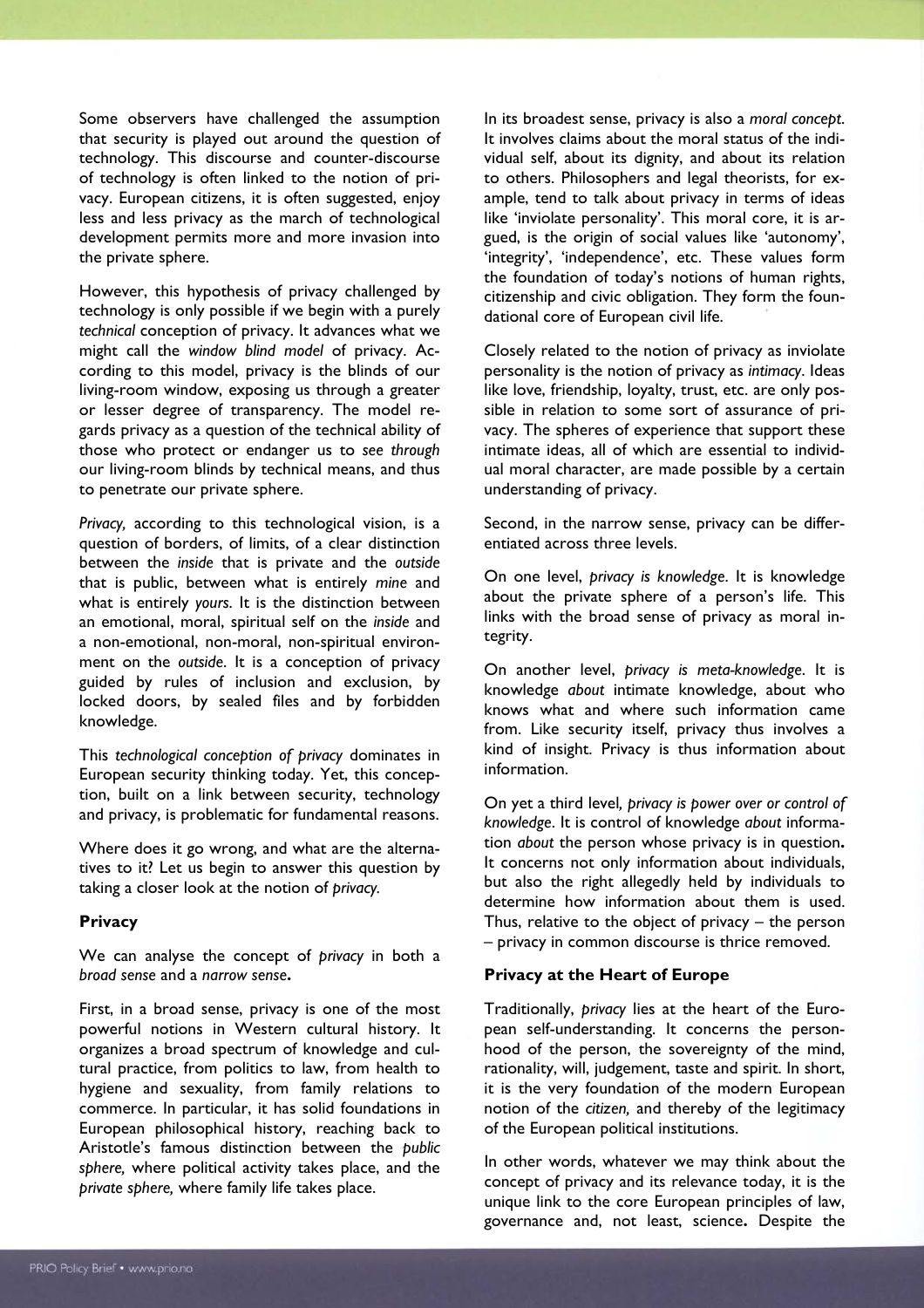hard times the 18<sup>th</sup> century conception of the individual has weathered, the European Union, perhaps even more than other institutions, is deeply indebted to it. Among other things, privacy provides the basic support for the Universal Declaration of Human Rights, the European Convention on Human Rights, the various treaties of the European Union and, most recently, the Charter of Fundamental Rights of the European Union.

#### **The Transformation of Privacy**

This fundamental concept of privacy has not been a stable one. Indeed, it has changed radically in the last decades. Not surprisingly, changes in the notion of privacy have followed changes in the notion of *information*. Innovation at the meeting place of information technology and human behaviour first erupted onto the European public sphere in the 1980s via commercial marketing practices.

At the centre of this transformation of the classical concept of privacy is a shift in the notion of knowledge of the person in the information age: *personal data*. The emergence of personal data is a key historical event. It represents a kind of shift from *personal* knowledge understood as self-knowledge (which one can only have of oneself) to personal knowledge as knowledge *about* the self (which can be had by another).

European Union legal and ethical responses to this evolution, vaguely understood as a threat, have been robust. This response has taken the form of a number of initiatives ranging from the Convention on Data Protection in 1981 to the way the framework decision on data protection in police and judicial cooperation, passed down last year.

This last development is remarkable, because in some sense it relates precisely to European data legislation and executive order: the use of personal data in the maintenance of *collective* security. Here we see an *extraordinary* parting of ways in European thinking about the relation between privacy and security. The shift encompasses in effect two simultaneous changes.

*First,* the concept of the *person,* which once lay at the core of the idea of privacy, has become *detached* from knowledge about it, the very knowledge that was to be protected in the name of the person's privacy. While we can still talk of a person's privacy as a kind of relation to knowledge about the person, this knowledge is no longer the sole dominion of that person. The assumption of a right to control knowledge about oneself is no longer reserved to the person. *Information* about the person is no longer *personal*, but rather transportable, commercial, marketable.

*Second,* this private knowledge, now detached from the person, shifts from being an expression of the *moral particularity* of the person to being the expression of the *person as a threat* to security. Intimate knowledge, the once-protected core of the individual, is now regarded as a kind of codebook for danger. Personal information is the key to revealing the person as a threat. In this way, privacy is no longer a kind of assurance of the integrity of the person, but rather itself a threat to the security of others. *Data protection* thus no longer functions as a protection of the privacy of the person, but rather becomes ongoing innovation in ways to *breach* the privacy of individuals. Privacy is no longer part of the humanity of humans: it is part of the security problem that humans can potentially represent.

Thus, an extraordinary transformation has taken place between the late 1980s, when information technology first began to exert influence on European society, and today, where information, far more than hard security practices, is seen as the key to European security. Privacy has metamorphosed from being *the object of security* to a *very threat to security*. We have moved from a modern society, organized around a legal, economic, social, cultural and moral separation between a private sphere and a public sphere, to a late- or postmodern society where that separation has become the *threat* to society itself.

#### **Biometrics**

The key to this tendency is linked to the rise of biometrics, the new technologies being developed for recognizing individuals based on their biological characteristics alone.

The terrorist bombing in Madrid on 11 March 2004 had an acute political impact on Europe and gave momentum to a number of new security policies relevant to biometrics. Among others, these include framework decisions on the fight against terrorism and the European arrest warrant, a strengthening of EU border controls, widened access to communications traffic data, the creation of a European register of criminal convictions, enhanced sharing of passenger name records (PNR), and broadening of the powers of Europol and Eurojust**.**

What these biometrically oriented policies share in common is that they presuppose that the threat to Europe is an *other,* something *out there, foreign, different* from us, and that it can be adequately *identi-*